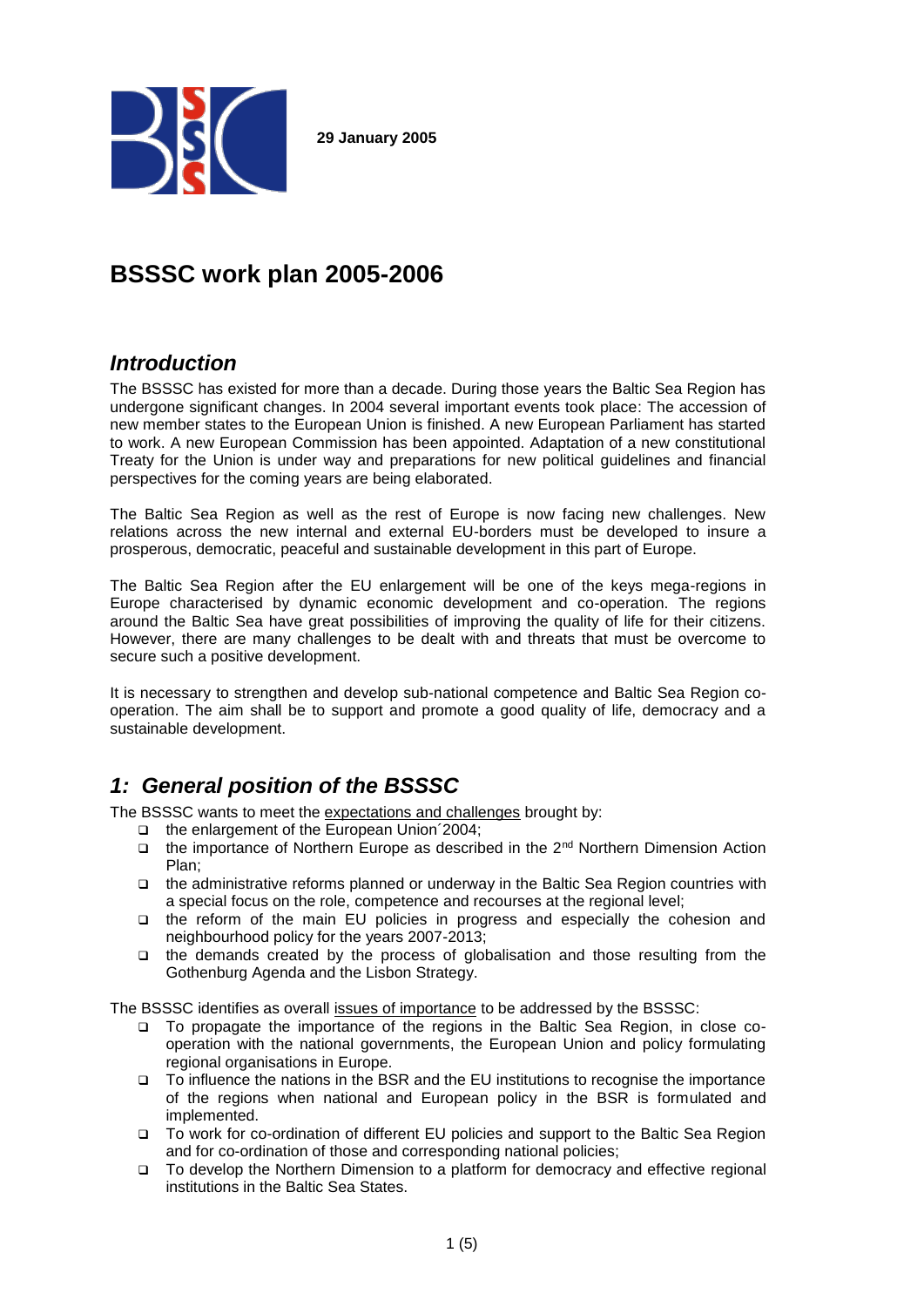## *2: The BSSSC shall in order to realize its position:*

- $\triangleright$  Pronounce its role as a political network and speaker for the regions in the 10 nations around the Baltic Sea.
- $\triangleright$  Establish its co-operation on common interests and with acceptance of the differences that exists between nations and regions.
- $\triangleright$  Continue to develop the constructive co-operation with other sub-national organisations in the Baltic Sea Region (Baltic Sea Region) to reinforce political strength, gather competence and avoid double work.
- $\triangleright$  Improve the good relations with the national authorities around the Baltic Sea, represented by the Council of the Baltic Sea States and with European institutions, foremost the EU-commission and the Committee of the Regions - CoR.
- $\triangleright$  Work for the regions in all parts of the BSR, among others within the frame of the European Unions' policies and with a special focus on the Northern Dimension and its actual action plan.
- $\triangleright$  Support the development of democratic and effective institutions on the sub-national level around the Baltic Sea.
- $\triangleright$  Promote co-operation and contacts with Russian and Belarusian neighbouring regions with special attention on Kaliningrad Oblast.

## *3: The powers of BSSSC*

The BSSSC is a Network organisation and has limited administrative and economical resources. The BSSSC consists of a board, a chairman, appointed ad-hoc working groups and a small secretariat. The budget is sufficient for administration of the board and its activities only.

Therefore, the BSSSC must work mainly through its board members, their resources at home and other organisations and actors. This is done by formulating positions and presenting those to relevant authorities. The positions of the BSSSC can be formulated and proposed to the board by the ad-hoc working groups, by reporters appointed by the board or by the BSSSC secretariat.

The BSSSC can also initiate conferences, seminars and political meetings promoting important topics for the regions in the Baltic Sea Region, or being represented at such events.

### *3.1: Co-operation and Co-ordination*

The BSSSC will work in close connection to other policy formulating Baltic Sea organisations in order to gather mutual political strength in various positions and to avoid duplication of work. This aim and ambition will be realised by the intensified change of information and concrete cooperation between the different Baltic Sea Organisations. Important themes are vision and strategies, priorities, results of work in internal workgroups and position papers to be formulated.

The BSSSC Working Groups shall as far as possible seek cooperation with other Baltic Sea and European regional organisations dealing with the same theme as the Working Group.

The BSSSC Annual Conference shall be developed to an important meeting place for all the different sub-national Baltic Sea Organisations, as was the vision of the founders of BSSSC.

### *4: Policy areas 2005-2006*

During 2005-2006, the work of the BSSSC will be based on the results of previous work done by BSSSC, and especially on the outcomes of the 2004 Annual Conference in Malmö. The following policy areas for BSSSC are identified.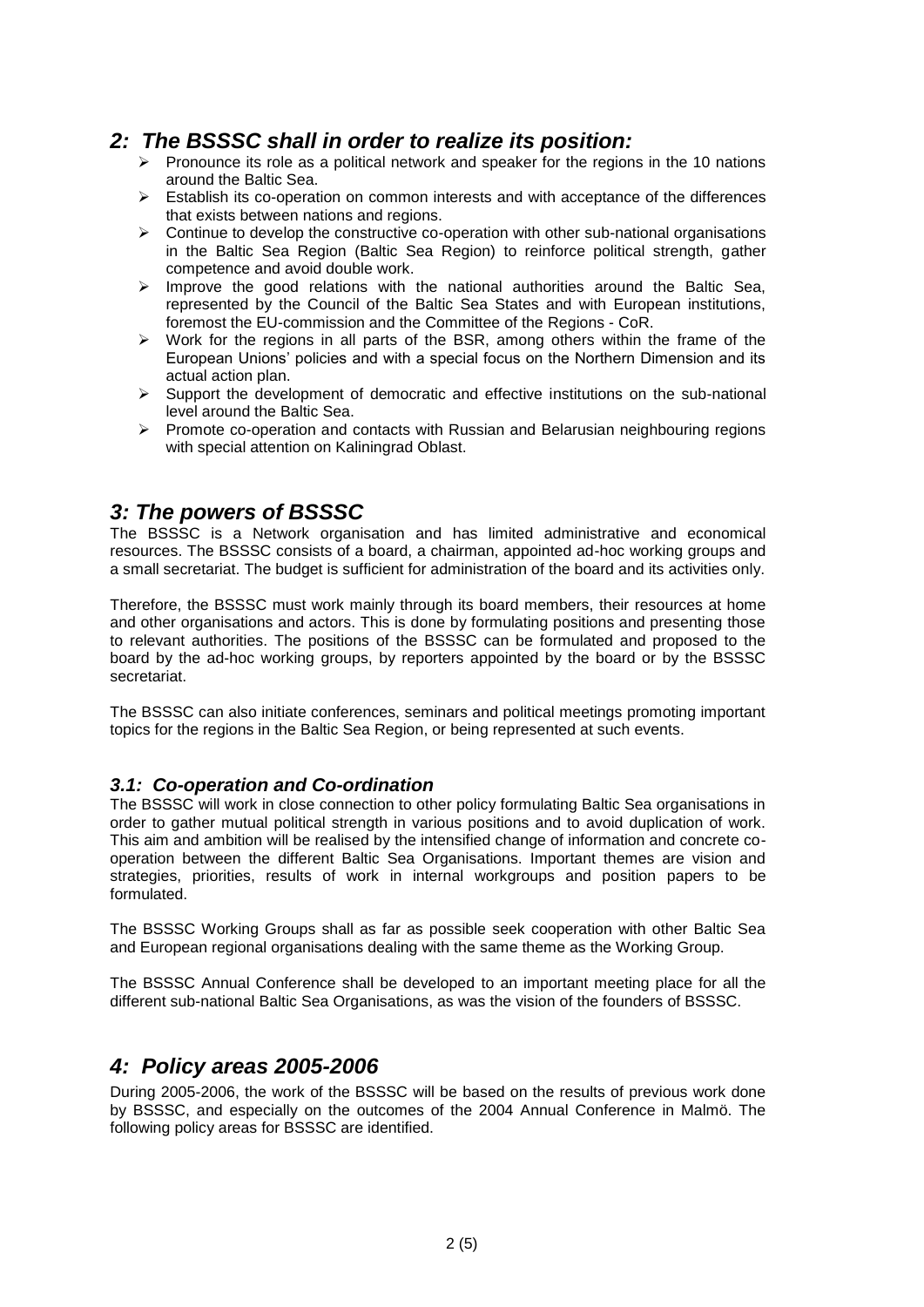### **4.1: Economic Development**

The BSSSC recognises the need to create an environment for business and economic growth throughout the BSR in which trade and investments are able to develop and thrive. Sustainable economic development is necessary to secure full employment and a good quality of life in the regions. The BSSSC welcomes the initiatives already taken by Baltic Sea nations and the European Union to secure the base of economic development in the region.

#### BSSSC shall:

Actively support the "*Baltic Sea Initiative 2010,"* launched by the Baltic Development Forum (BDF)

Actively support the project *"3T – Triple Trade in Ten Years",* launched by the Baltic Chamber of Commerce Association (BCCA) in

Support the awareness and implementation of the Lisbon Agenda on the regional level in the **BSR.** 

### **4.2: Territorial cohesion, transport infrastructure and environment**

Those three policy areas are closely connected and in many ways interdependent.

#### **Territorial Cohesion**

Within the European Union, there will be intensive work to establish and realise the Cohesion Policy and the Structural Funds for the year 2007-2013. These policies will be of outmost importance to the BSR as a whole and to its regions.

Central themes are the co-ordination between EU cohesion and national policies, EU sector policies, and between those and corresponding sectors in the national policies. The design of the successor to INTERREG III and its application in the Baltic Sea Region will be very important as a tool for co-operation between regions in old and new member states and between those and Norway. Equally important will be the practical application of the EUinitiative "Wider Europe/New Neighbourhood."

The BSSSC shall take part in the dialog and development of transnational co-operation in the Baltic Sea Region 2007-2013. The BSSSC shall address themes such as regional demands on the new policies, necessary conditions for effective co-operation between EU-members, Norway, Russia and Belarus, and terms for co-operation across maritime borders.

#### **Transport Infrastructure**

Land, sea and air transport in the BSR have increased enormously in the last decades. A desirable increased economical and cultural integration within the BSR requires sustainable and effective systems for the transport infrastructure. This is necessary also to connect BSR to the European markets, The Russian Federation and Belarus, and to support the regions potential to serve trading routes of global importance.

Intensive work is already going on in the BSR to develop and find solutions for the transport infrastructure, for instance within the BSR INTERREG III B Programme and the work done by VASAB.

BSSSC will support and if necessary initiate co-operation and continued dialogue with the aim of establishing a common transport vision and a joint spatial development perspective for the Baltic Sea Region. The BSSSC stresses the importance of the regions to function as bridges between local, national and European levels.

The BSSSC Board shall support the conclusions drawn by the Workshop on Transport and Infrastructure performed at the 12 Annual Conference.

Referring to the revision of "Transeuropean Networks: Transport" (April 2004), the new idea of "Motorways of the Sea" as well as to the recent Commission Communication on "Short Sea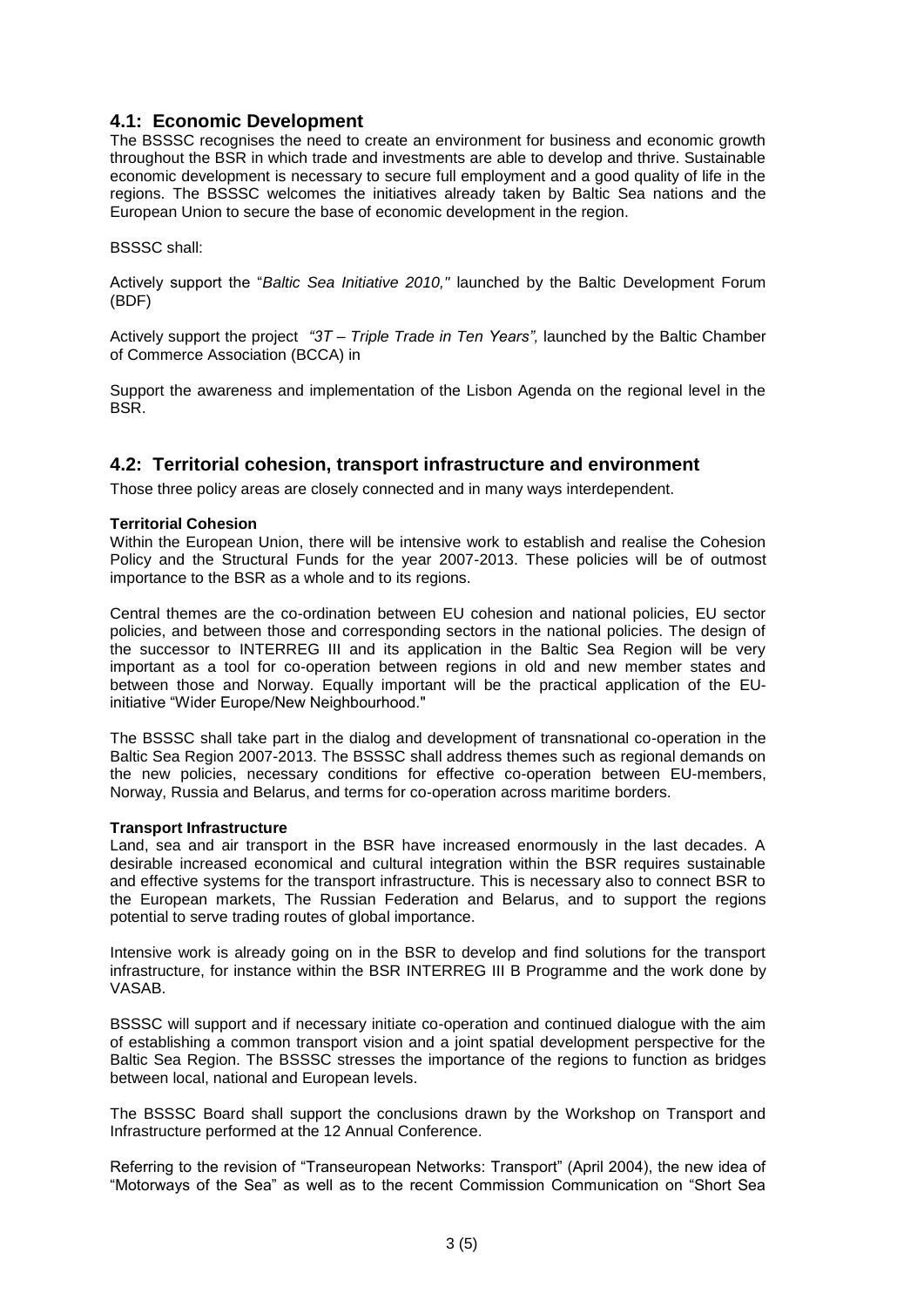Shipping" (July 2004) the BSSSC will call on the Baltic Sea States (CBSS) to prepare and arrange a Baltic Sea Transport Conference aiming at enhanced co-ordination of Baltic Sea interests in multi-model terms. Fixed links as well as enhanced sea transport means shall be incorporated.

#### **Environment and sustainable development**

The Baltic Sea Region and its air, land and maritime environment are thoroughly penetrated by the work done within the framework of Agenda 21 for the Baltic Sea Region (Baltic 21) and by the HELCOM organisation. BSSSC will explore options, develop solutions and support implementation for sustainable development at the sub-regional level in the context of Baltic 21 implementation. Of foremost importance there is the development of a lighthouse project in cooperation with other relevant Baltic Sea Region organisations.

A new important focus is on sustainable urban development and the connection between urban centres and the surrounding region. The urban centres are normally motors for the development of a region Sustainable urban development is in coherence with the environmental priorities made by the European Union. However, sustainability can only be achieved when focusing on the city and on the surrounding region as an interconnected unit. The theme is of current interest and of great importance considering the transition going on in the BSR, from rural to an urban society.

### **4.3: Maritime Future and Maritime Safety**

The Baltic Sea is a fragile environment on which we all heavily depend, not only as an area for transportation but also as an area for production of food and for recreation.

The Baltic Sea is one of the busiest shipping areas in the world. All predictions are pointing at an increased maritime traffic. At any given time, very large vessels are sailing the Baltic Sea, many of which are carrying hazardous cargo such as oil, chemicals and nuclear waste.

Compared to other means of transportation, maritime traffic is environmentally friendly — if there are no accidents.

BSSSC will actively promote the increased use of the sea routes, but measures must be taken to make them safe and minimise risks of damage.

BSSSC will underline that the urgent need for co-operation and co-ordination in the Baltic Sea Region. Achieving this BSSSC will support the initiative "Maritime Future", launched by Land Schleswig-Holstein and initiate co-operation with other organisations in the Baltic Sea Region working with maritime issues.

### **4.4: Civil security and Crime Prevention**

The BSR is a dynamic area of changes; the majority are positive, but in some case improvements are needed. An area of importance is the increasing problems of trans-border criminality in a broad sense. Organised crime in all forms has to be fought against on every level of society, individually and jointly.

One of most revolting is commonly named trafficking. This is a serious problem, and there is urgent need to strengthen the awareness and to increase international co-operation against it.

BSSSC shall support all regional and national initiatives to strengthen civil security and crime prevention.

BSSSC will act as a frame and facilitator for these activities. The Schleswig-Holstein member will do reports to the BSSSC Board.

### **4.5: Society in transition and quality of life**

Sustainable development can be seen as a quality that emerges from the interaction between